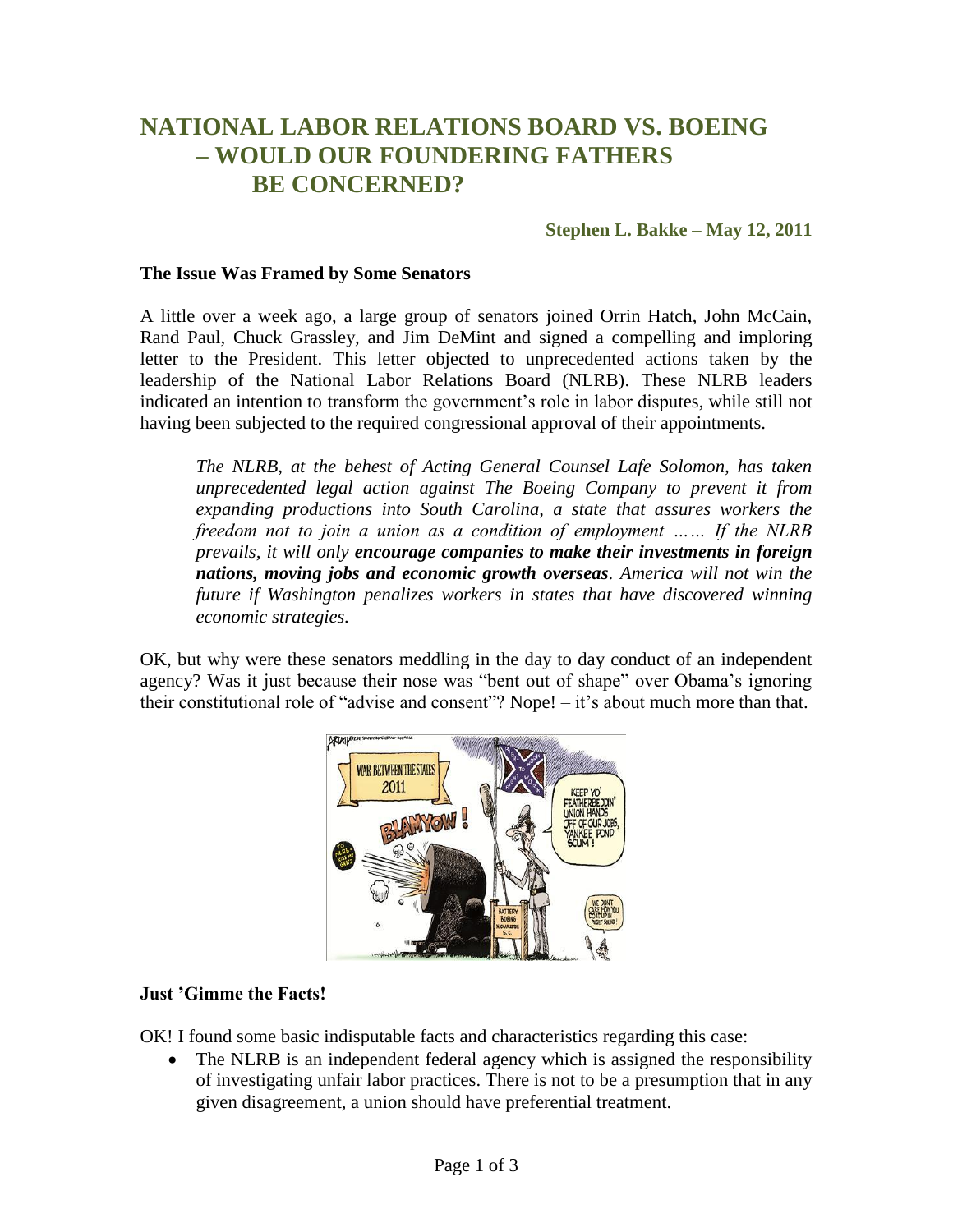- Boeing employs more than 150,000 people in total.
- Boeing is based in Washington State where it has manufacturing facilities.
- There is great demand (800 on order) for Boeing's 787 Dreamliner aircraft which necessitated a decision to decide where a manufacturing facility should be built.
- The Washington State production facility will continue to operate without a reduction in workers. In fact **2,000 new workers have been hired** in Washington.
- There is a history of strained relations and costly labor disputes at Boeing.
- South Carolina was the Boeing's choice for a major new production facility. As of now, there are already 1,000 South Carolina employees on Boeing's payroll.
- South Carolina is a "right to work" state  $-i.e.$  one can't be forced to join a union.
- South Carolina offers a better tax environment for manufacturers. And thanks to tort reform, Boeing knew the risk of frivolous lawsuits would be lowered.

## **Sometimes You Know You're Right – But Still Don't Know Why?!**

When hearing about this, I was intuitively troubled  $-$  not by the fact that the union objected to Boeing's expansion in South Carolina, but by the fact that the NLRB consented to bring unfair labor practice charges against Boeing. The assertion is that Boeing's decision was punishment of the union for prior labor disputes. When did legitimate business cost analysis become forbidden? Does a business give up that convenience when it becomes unionized? I acknowledge and understand the basis for, and reality of, a labor/management dispute. But federal jurisdiction over reasonable and legitimate free enterprise decision making seems grossly inappropriate – but why?! *Because our founders were logical thinkers as well as Patriots!!!*

# **It's All About "Dual Sovereignty," Stupid!**

We have something in this country called "Dual Sovereignty" (more about that in a future report). This is a basic provision for our form of government as provided for in the Constitution. The term is descriptive of the fact that the federal and state governments each have their own distinct sovereign constitutional powers. While I understand that federal law can trump state law on some issues, I found reference to the fact that the Supreme Court has upheld that each level of government can "remain independent and autonomous within their proper sphere of authority." Permit me to quote Senator Orrin Hatch et al, as they commented on the issue of health care reform:

*… It (the proposed requirement) renders states little more than subdivisions of the federal government. This violates the letter, the spirit, and the interpretation of our federal-state form of government …* 

# **How Do the Founders Describe Their Intent re: Dual Sovereignty?**

Our founders saw the value of competition among and between the individual states. That's part of what **federalism** is all about. Our federal form of government relies on the states continued ability not only to serve as a check on the federal government, but also on each other. James Madison wrote this in Federalist Paper No 51: